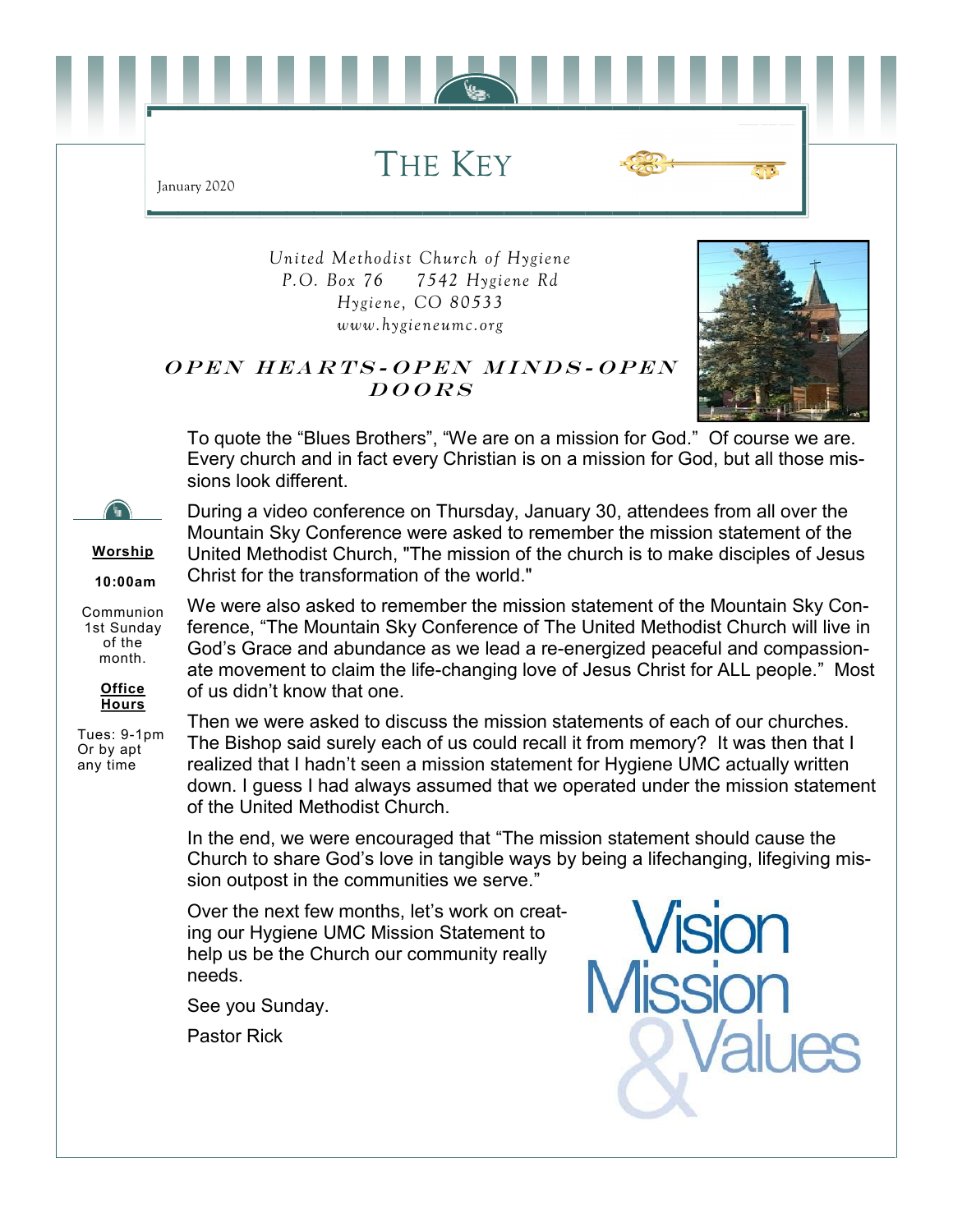#### **Church Organization**

| Ad Board:                            | Finance:           |
|--------------------------------------|--------------------|
| Everyone!                            | Terri Goon-        |
| <b>Vicky Andrew</b><br>Chair         | Barbara Bur<br>son |
| Bruce Lance Vice Andy Ernst<br>Chair | Debbie Puz         |
| Jim Young Sec                        | Sandy Long         |
| Lay Leader:                          | Alice Johnst       |
| <b>Andy Ernst</b>                    |                    |

Trustees: Andy Ernst Leroy Andrew Jerry Burneson Sarah Young Dave Puzo Jim Young Janis Johnson Keith Kelly Keith Rocket Terri Goon

SPR:

Jim Young-Chair

Don Warsavage Vicky Andrew Terri Goon Everett Noble Pastor Stewart

Andy Ernst Dave Puzo

Sandy Long Alice Johnstone Missions: Debbie Puzochair Janis Johnson Andy Ernst Cinda Ritter

Debbie Puzo

Terri Goon-Chair Barbara Burne-

Memorials: Vicky Andrew Sandy Long Janis Johnson

#### **Worship**

Sarah Young Terry Lance Judith Anderson Amy Bowman

**Communication** Terri Goon Sarah Young Logan Sacoman Andy Ernst Cinda Ritter

## **From your Lay Leader**

Thanks to all who helped put away Christmas decorations..

Thanks to Jim Young and Keith Kelly for the new LED lights in office and meeting room. They look great.

Trustees have set the following dates.

- Biannual road clean up March 14  $@$  8 am with Weather alternate April 4@8am.

We clean up 2+miles two times a year as part of our church's community outreach. If you can help wear appropriate clothing

- Also Trustees set April 1@8am for a church work day with April 18@8am as a alternate weather date. We will clean and make our church look nice and neat. Come join, and have some fun helping out.

- Ad council set March 20 for our annual St. Patrick's dinner. This is a fund raiser dinner for our church and need every one to help out.

- Also don't forget to put month of March as our food drive for collecting non-parrishable food for a local food bank.

## **Work Days are a'Commin'**



Winter is curl up on the sofa with a book time….maybe some shoveling, hot tea, to bed early etc. Springtime though……..Work, Work, Work…...Prep, Prep, Prep

March 14th will be road cleanup day. Timing will be discussed as it nears, but keep the date open and find your old boots and gloves!

April 11th is Church Cleanup day. Timing

Church mouse is a bit under the weather….see you in March when it's springtime!

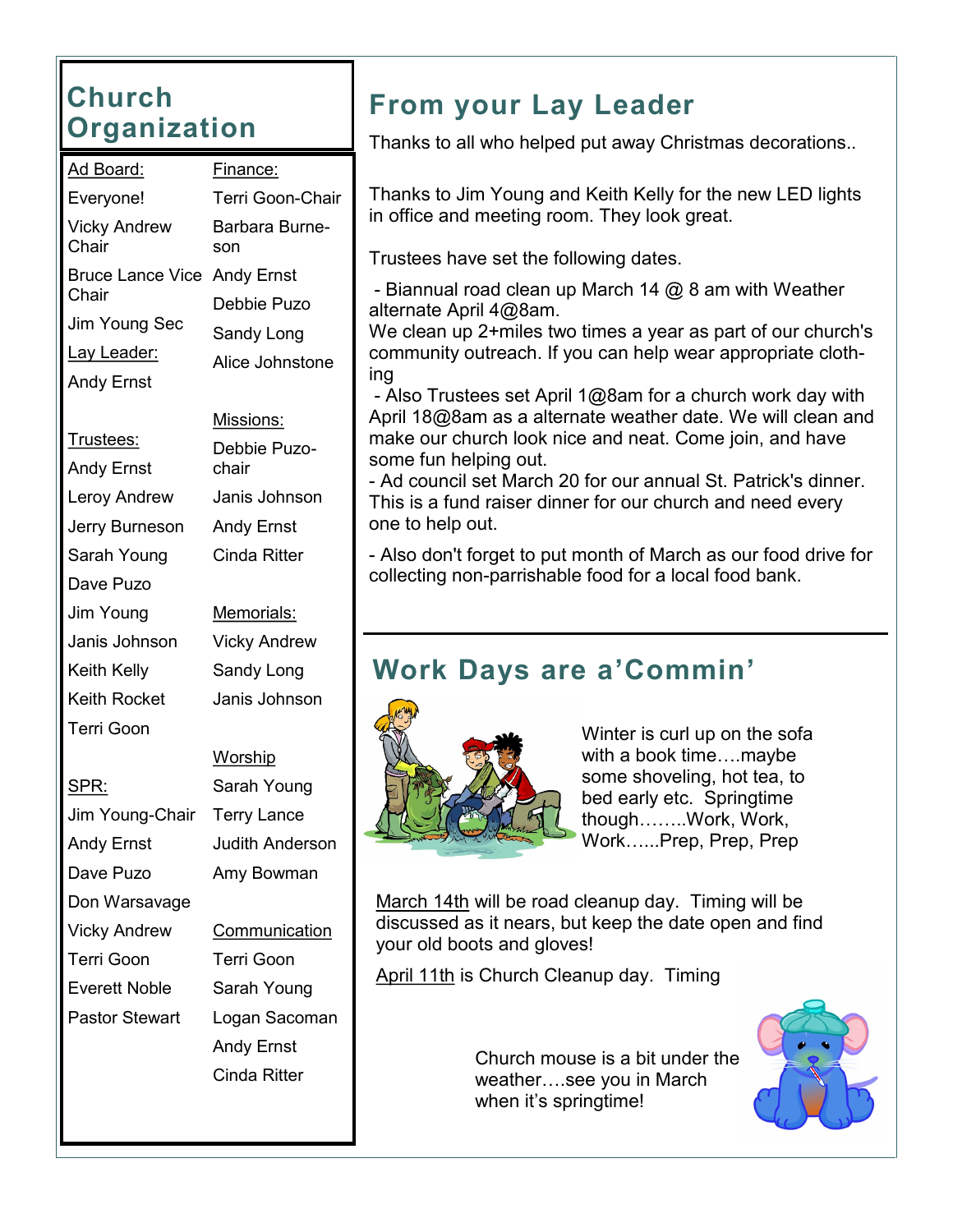#### **Prayers**

Please pray for the Napiers. Between the illness going around and Dana's coming home there is a lot. Warren is awaiting some test results so prayers for good news there.

Please pray for the Andrews. Carol, their Sister in law is struggling with probably cancer and Margie, Vicky's partner is still in need. Brad is doing better.

Prayers for Andy as he recovers from the crud.

Prayers for a friend of mine, Gina, who is struggling with unemployment and the personal issues that can bring.

And continued prayers for Laura's friend Sheila and her family. After her stroke there are new family issues going on.

### **Hearing Assist**

Hearing assisted devices are now available for your use.

For instructions check with Andy.

#### **Mission**



February 9th, **this Sunday**, join the Ritters at Crackpots to paint a bowl for the OUR center's empty bowls fund raiser coming up in March.

\$15 will cover the costs.

#### **Grocery Coupons**

Barbara Burneson continues to have Safeway grocery coupons available for sale.

Cinda Ritter or Terri Goon can also help you sign up your King Soopers coupon card if you prefer to shop there.

#### **Hygieneumc.org**

Did you miss the sermon?

Were you curious about next Sunday's order of worship?

Would you like to schedule the use of the hall and wonder about usage?

See [hygieneumc.org](https://www.hygieneumc.org/)

#### **Maintenance**

• keep the 3 doors leading from the kitchen area **closed** when leaving Fellowship Hall and

 Keep the doors to the restrooms **open** to allow heat to keep plumbing from freezing.

Make sure to check all the windows are shut in restrooms and fellowship hall.

 Keep the thermostat on the east end of Fellowship Hall and in the office turned down to their lowest settings. They will maintain a temperature above freezing.

Turn all lights out and lock the doors to assure our Fellowship Hall is secure.

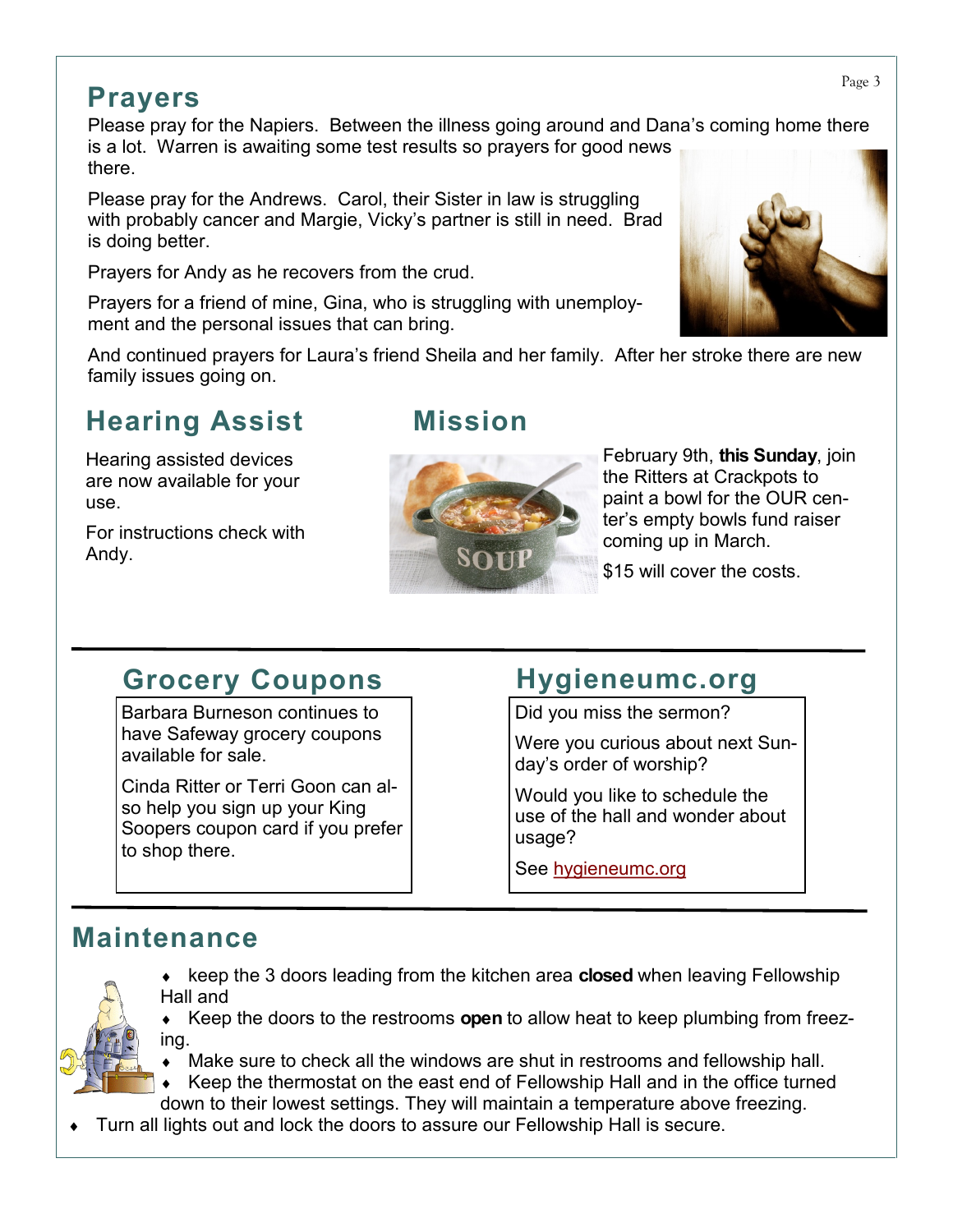### **HUMC People—Alice Hayne**

by Amy Bowman 1/30/20

And who better to begin this endeavor with than Alice Hayne? I interviewed Alice at lunch on her 86th birthday last January 5th. Alice, her daughter Valerie, Janis and I all met up together to celebrate after church at Chilie's Restaurant in Longmont.

Alice was born in the little house at 4th Street & Main on January 5th. Her parents were concerned about the weather that Winter living on a farm west of Hygiene.

As a result, Alice has been coming to this church since she was 6 months old! Her father, Henry Johnson,was born in 1887 in nearby Windsor. Henry's family originating from Sweden has produced 6 generations through the years. And the next time that you're in the chapel be sure to look on the wall near the organ for a cross that Alice's mother made.

When Alice was 17 years old, she lost one of her 3 brothers to a drowning accident. She remembered the incident as if it took place yesterday. However, Alice went on to create a strong career in bookkeeping for NCAR over the next 25 years. One week she even handled the entire payroll for some 900 employees. Alice is not only good with numbers, she has been a very serious Broncos fan for the past 30 years. She even owns an original seat from the old Bronco Football Stadium in Denver!

Alice married Ralph Haines in 1952. Ralph was working for the Trojan Theater in Longmont, and he was a member of the National Guard. Alice and Ralph had 3 children: Valerie, Mark and Sonny. Finally, I asked Alice what she liked best about the little church in Hygiene, and she said, "it feels like home to me... oh and, Andy!" I couldn't agree with you more Alice!

#### **Small Group Study**

Pastor Rick will be starting a new study starting March 4th. Like the last time, this will be both in the afternoon and in the evenings on Wednesdays.

Stay tuned for the specifics!

#### **Hygiene**

While looking for news of the Hygiene Fire Department, I stumbled across the fact that they are

looking for people to run for their board of directors. If you're reading this online, you can go to this website https://www.hygienefire.org/post/seeking-candidates-for-boardof-directors by clicking on it.

Hygiene Fire Department Pancake supper is February 15th.